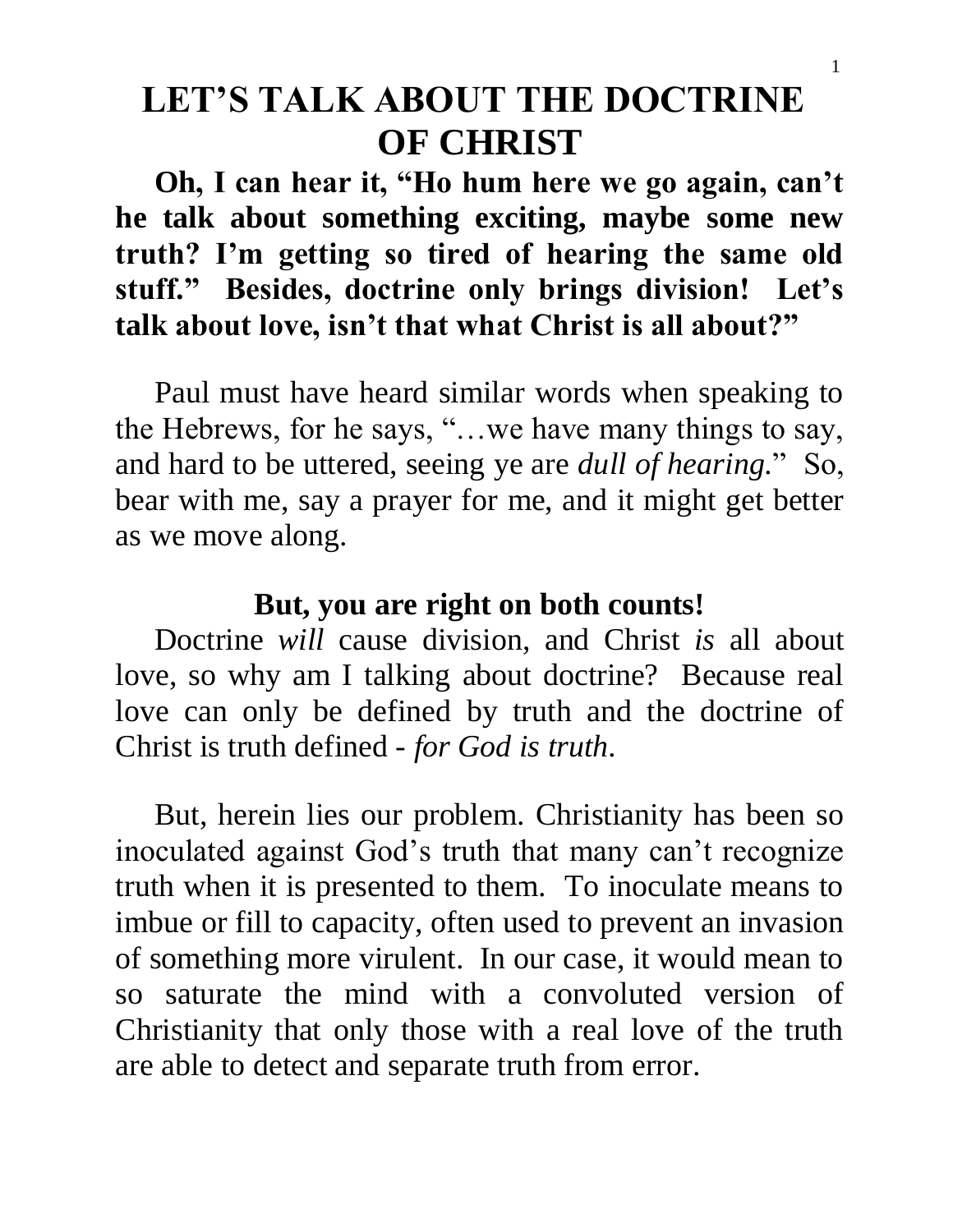In Matthew 24, Christ warns of Satan's agenda to inoculate the world with his lies; and tells of false Christs, false prophets and deception so severe that even the elect are in danger of being deceived. We are forewarned, so let's prepare.

# **Deception works.**

 The Grand Junction Valley is fighting an infestation of the Japanese Beetle and it was found that the most successful way to fight it is, oddly enough, through *deception*. As I understand it, they use what amounts to a perfume emitted by the female that so confuses the male that it is unable to recognize the true female and thus fails to reproduce.

Could it be that Satan is filling the world with something that *smells* like, *looks* like, maybe even *feels* like true Christianity, but renders one to be ineffective in much of their Christian life? Consider Matthew 7:21-23. Think about this revealing prophecy written by William Booth, the founder of The Salvation Army.

 **"The chief danger that confronts the coming century will be,** *religion* **without the holy ghost,**  *Christianity* **without Christ,** *forgiveness* **without repentance,** *salvation* **without regeneration,** *politics* **without God,** *heaven* **without hell."** 

 Are we there yet? Do you see any evidence of his words being fulfilled? Keep his words in mind as we struggle through this "*dull of hearing"* thing.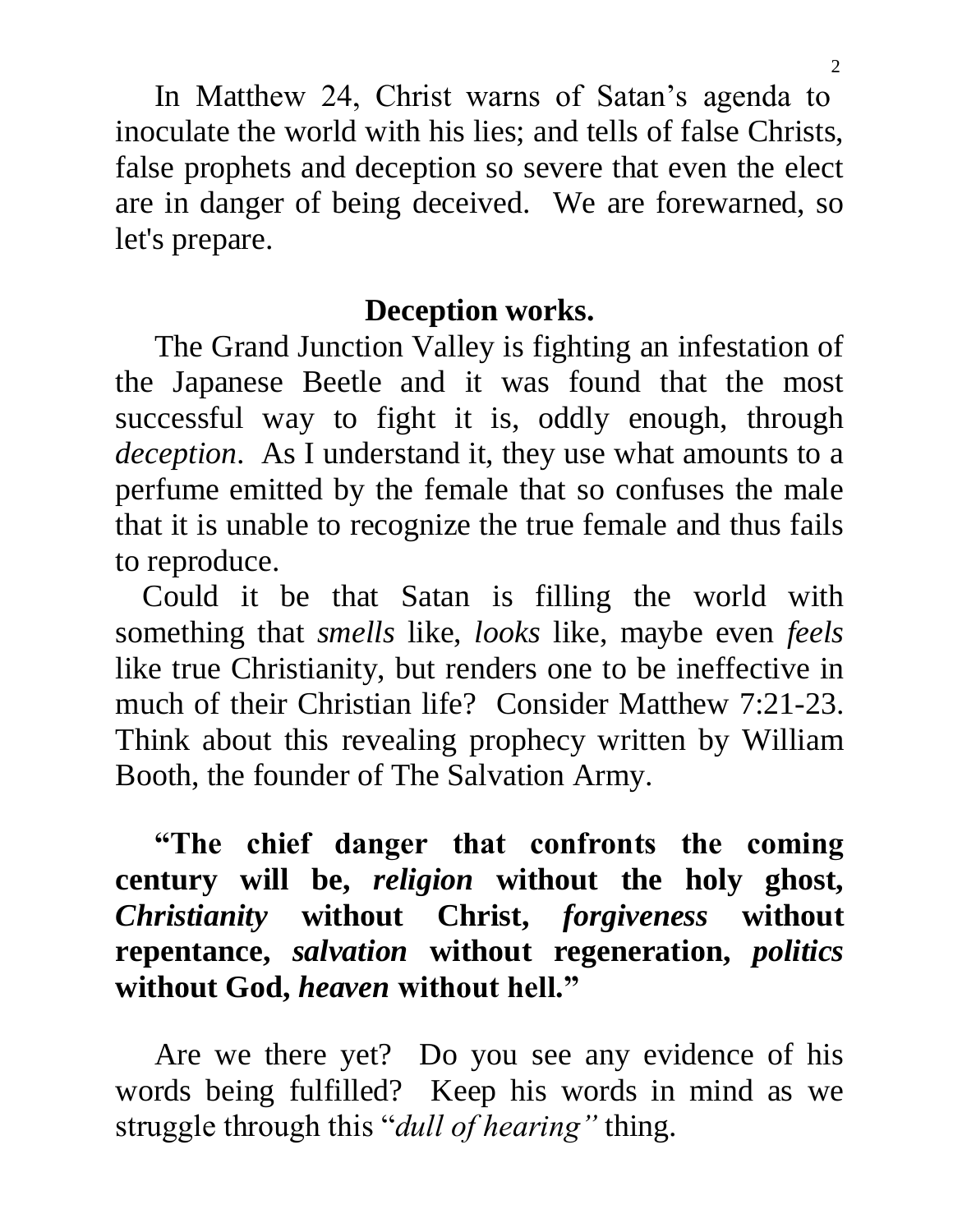#### **John explains why doctrine causes division!**

"Whosoever transgresses, and abides not in the doctrine of Christ, hath not God. He that abides in the doctrine of Christ, he hath both the Father and the Son.

"If there come any unto you, and bring not this doctrine, receive him not into your house, neither bid him God speed: *(What did Christ say to do about the blind leaders of the blind in Matthew 15:14)?*

"For he that bids him God speed is partaker of his evil deeds" (II John 9-11). Never compromise with evil.

Think seriously about what John is saying. God's enemies have good reason to hate His doctrine because, "*it inoculates a person against their lies."*

### **Paul warns Timothy.**

 "Take heed unto thyself, and unto the doctrine; continue in them: for in doing this thou shall both save thyself, and them that hear thee" (I Tim. 4:16).

**Of course doctrine will cause division because it faces up to the real issues! Therefore, shouldn't we be sure we understand the doctrine of Christ?** Let's consider a few questions and comments about doctrines.

### **What is the doctrine of Christ?**

 It is the absolute *truth* of God applied in every situation. It is unimpeachable *love* in action. "God is a Spirit: and they that worship him must worship him in spirit and in truth" (John 4:24). Notice, Christ said *must* worship Him in spirit and *truth*. Doctrines of men are unacceptable, (Matt. 15:8-9).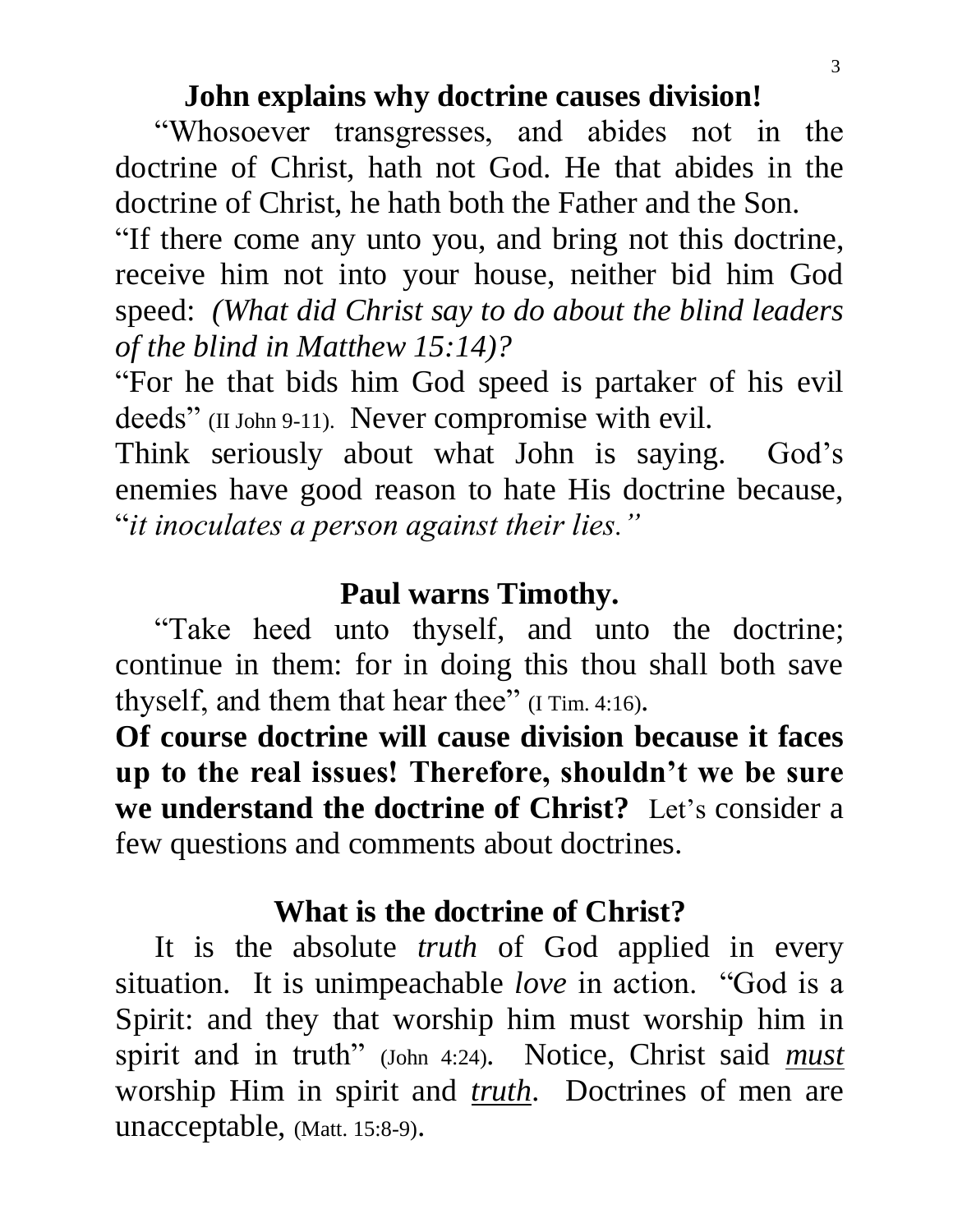# **Where did Christ's doctrine come from?**

 From the Father, Jesus said, "My doctrine is not mine, but His that sent me" (John 7:16). Therefore, it is paramount in its importance.

#### **When was it revealed to mankind?**

 It began at the giving of the Ten Commandments, (life's truths) the very foundation of our Christian life; but was completed at the coming of Christ, as the fulfillment of the promise of grace made available to all mankind (demonstrable love). Am I saying there was no grace until Christ came? Not at all! I'm saying that Christ was the manifestation of the promise of grace spread abroad.

#### **Why is it important?**

 The doctrine of Christ leads us to perfection and eternal life. Let's go again to I Timothy 4:16, where we are told that doctrines "have the power to save ourselves as well as those that hear us." Why is it important?

**For the salvation of mankind!**

# **Ephesians 4:14 tells us another benefit of studying doctrine.**

 So that we will be mature in the word and not be deceived by every new thing, enticing revelations, cunningly crafted by the cleverness of men whose purpose is to deceive (Eph. 4:14). Christ's doctrine is an inoculation against deception and a very important aspect of Christianity. Know wherein you stand!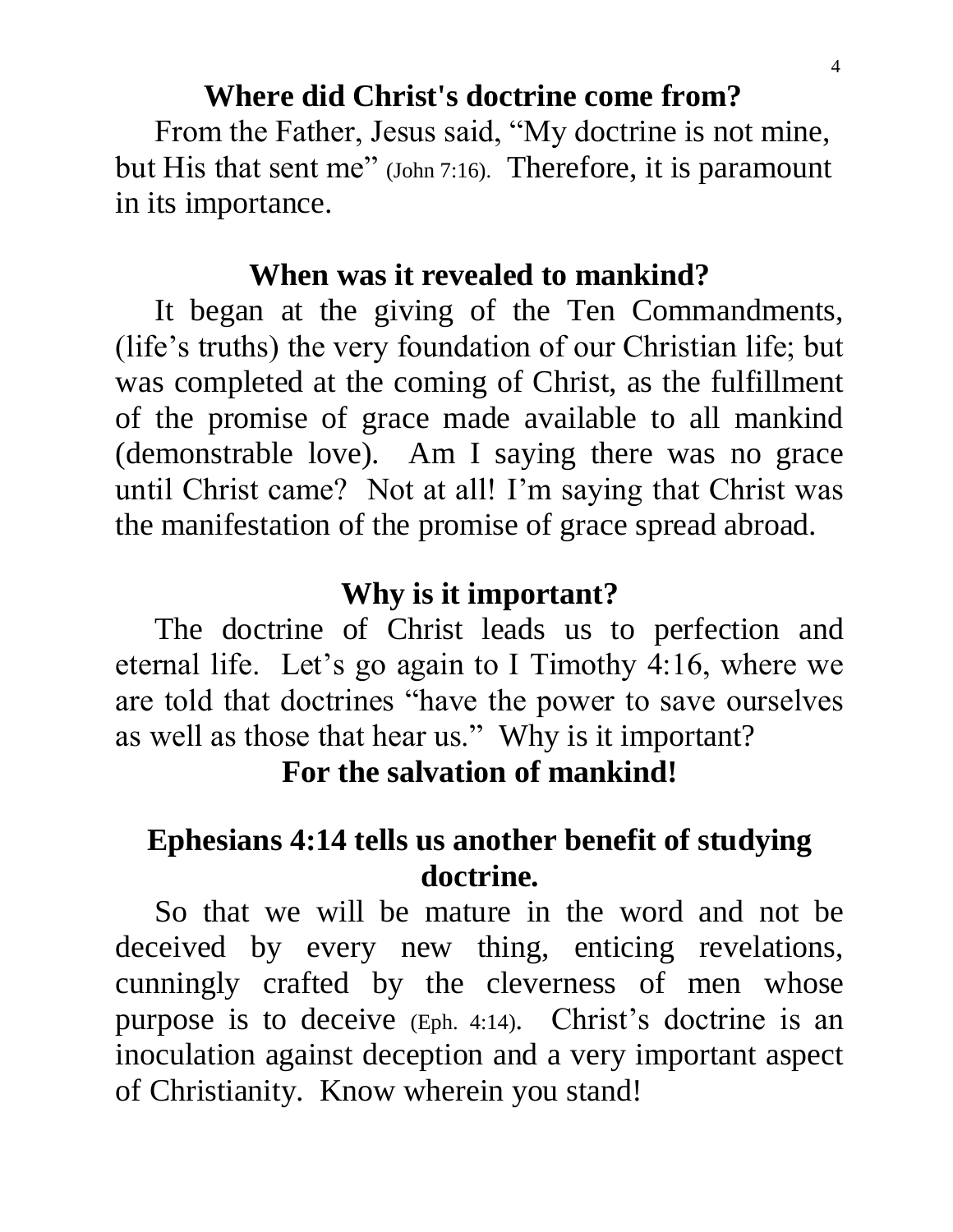#### **Is there a false gospel?**

 Yes, it is a doctrine of death whose author is Satan. Paul calls it a doctrine of devils (I Tim. 4:1). It frequently appears as dogmas, traditions, and rituals as well as doctrine, but they're all based on falsehoods and are contrary to the doctrine of Christ. Paul stress's: "though we, or an angel from heaven, preach any other gospel unto you than that which we have preached unto you, let him be accursed" (Gal 1:8). Therefore, verify your beliefs. A false gospel cannot save, but can make you think you are.

 "Now I beseech you, brethren, mark them which cause divisions and offences *contrary* to the doctrine which ye have learned; and avoid them" (Rom. 16:17-18). *(But, have we learned them, scrutinized and verified them?)*

 "For they that are such serve *not* our Lord Jesus Christ, but their own belly, and by good words and fair speeches deceive the hearts of the simple." *(Impressive speakers, speaking "smooth things," Isaiah 30:10, appearing ever so righteous, II Cor. 11:14-15).* 

### **The seven pillars of the New Covenant.**

 Christ established His church on a New Covenant, foundational doctrine of seven pillars. These pillars outline the *seven steps* to eternal life. They are very important for every Christian to know, memorize and understand, because they are continually under attack by the forces of evil.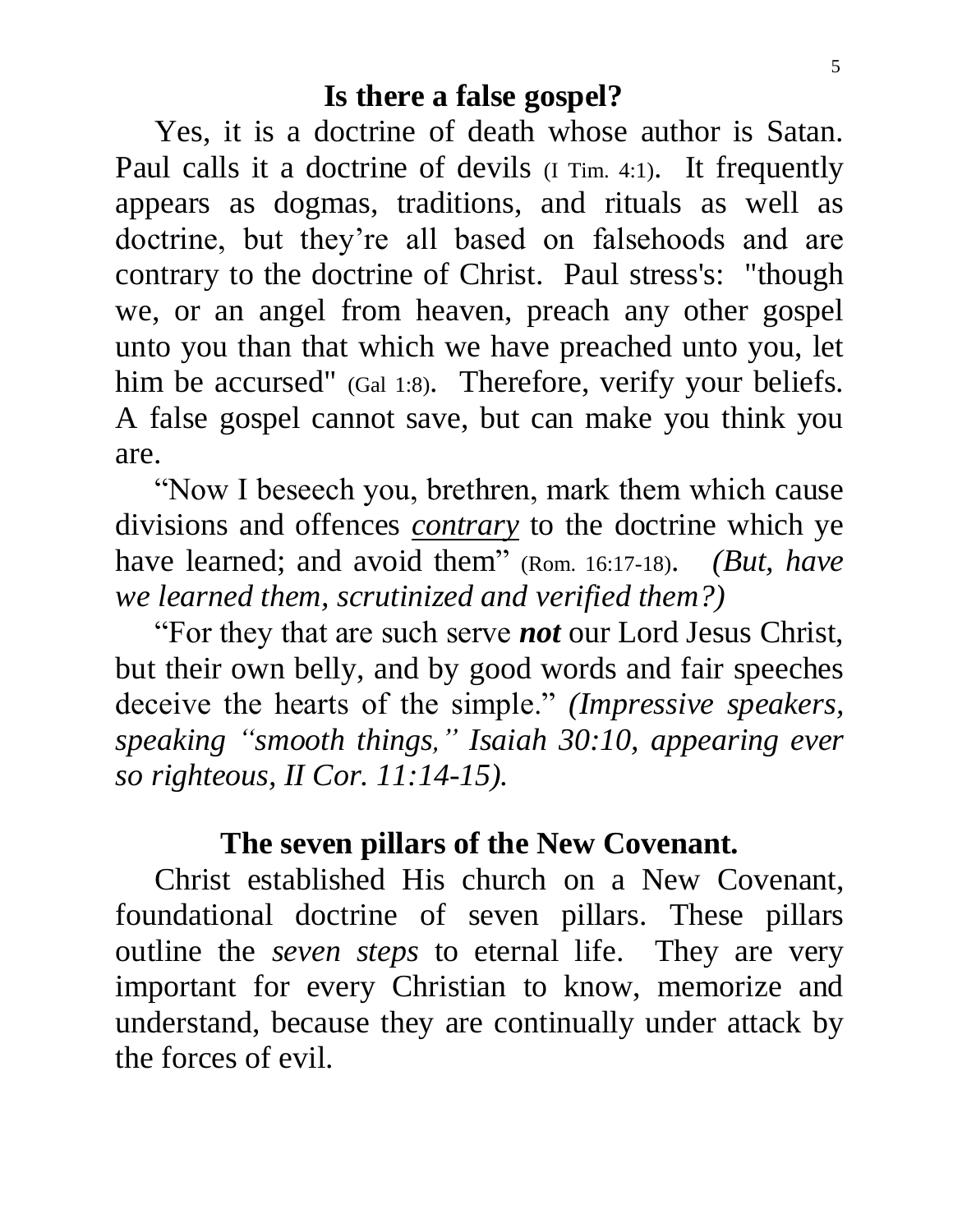They are conveniently summarized and placed in sequence for us in the book of Hebrews, but oddly, Paul is chastising the Hebrews for their lack of understanding of them. Sadly, I'm afraid that fits many Christians today.

 Let's start in Hebrews 5:11 where the writer is speaking of the Melchizedek priesthood of Christ and says: "Of whom we have many things to say, and hard to be uttered, seeing ye are dull of hearing." (*Oh my, there are those words again*).

 Please note: Paul says he has much more to teach them about our High Priest, Jesus Christ, but they are unable to receive it; how sad. Are we able to receive it?

 Continuing in Hebrews 12: "For when for the time ye ought to be *teachers,* ye have need that one teach you again which be the first principles *(very basics)* of the oracles *(canon)* of God; and are become such as have need of milk, and not of strong meat.

13. "For every one that useth milk is unskillful in the word of righteousness: for he is a babe.

14. "But strong meat *(deep and secret things, Dan. 2:22)* belongs to them that are of full age, even those who by reason of use have their senses exercised to *discern* both good and evil." *(There's more to it than just giving your heart to the Lord, warming a pew and thinking you've done enough, consider James 2:14-20).*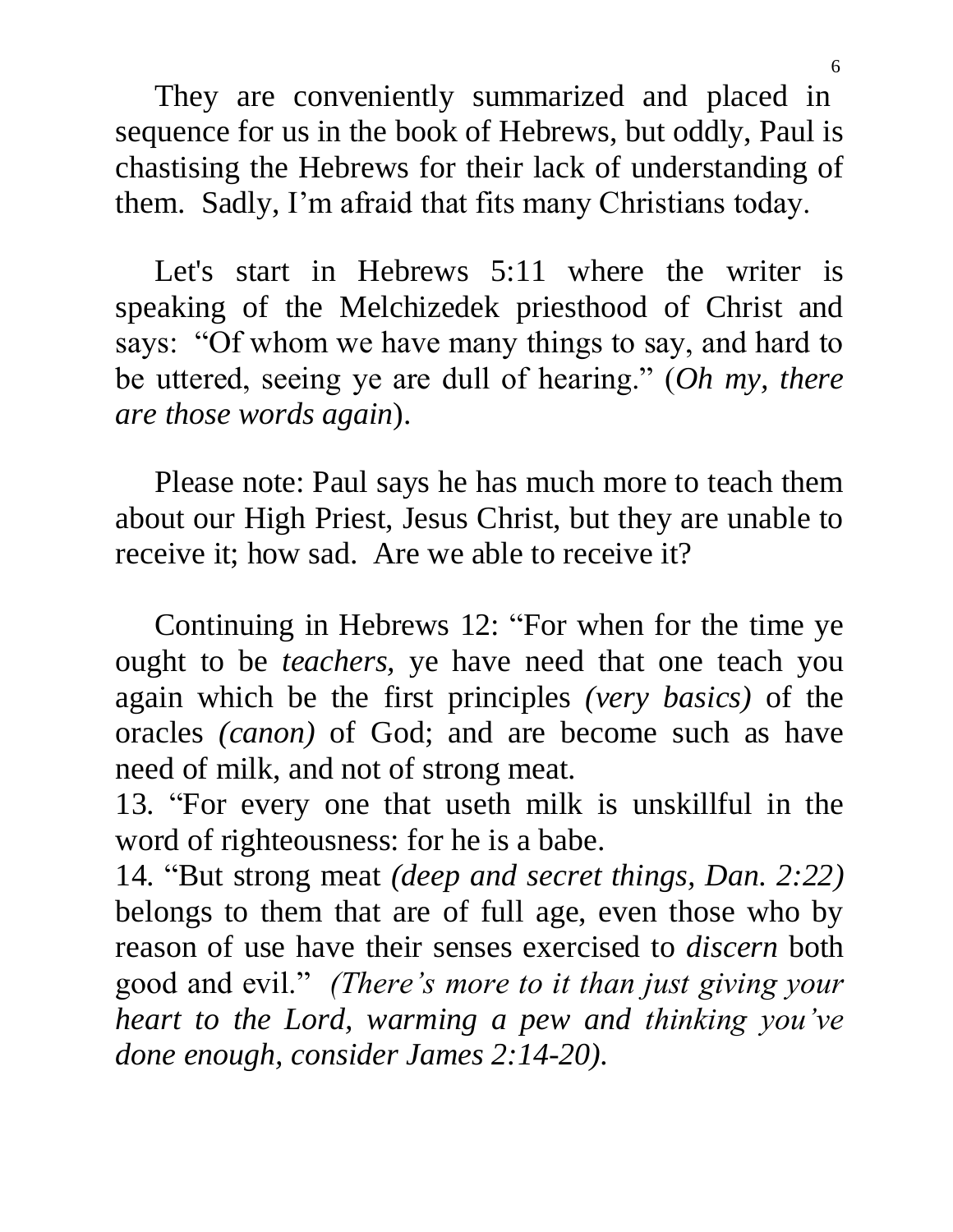#### **Now to Hebrews 6:1-3.**

 "Therefore, leaving *(building on)* the principles of the doctrine of Christ, let us go on unto perfection; not laying again the foundation of repentance from dead works, and of faith toward God,

2. "Of the doctrine of baptisms*,* and of laying on of hands, and of resurrection of the dead, and of eternal judgment. 3. "And this will we do, if God permit."

Why am I taking you back to these basic principles that we all know, *or should know,* so well? The battle lines are drawn, the mission is before us, should we not sharpen our swords?

#### **We are to be teachers.**

Let's shore up our foundation so that our faith will stand against the many winds of doctrine that daily come blowing against us. Then we will be ready to tackle the job given us, which is *to be teachers*.

Understand that the enemy has declared outright war on these principles and has twisted them in every possible way in order to render them ineffective. But, by knowing the enemy's tactics and methods and by inoculating ourselves with the doctrines of Christ, we will not be deceived and will save others as well as ourselves.

 Now let's review the fundamentals and touch on how they have been distorted. Satan has counterfeited every one of God's doctrines, and those unskilled in the word or who have little love of the truth are frequently deceived.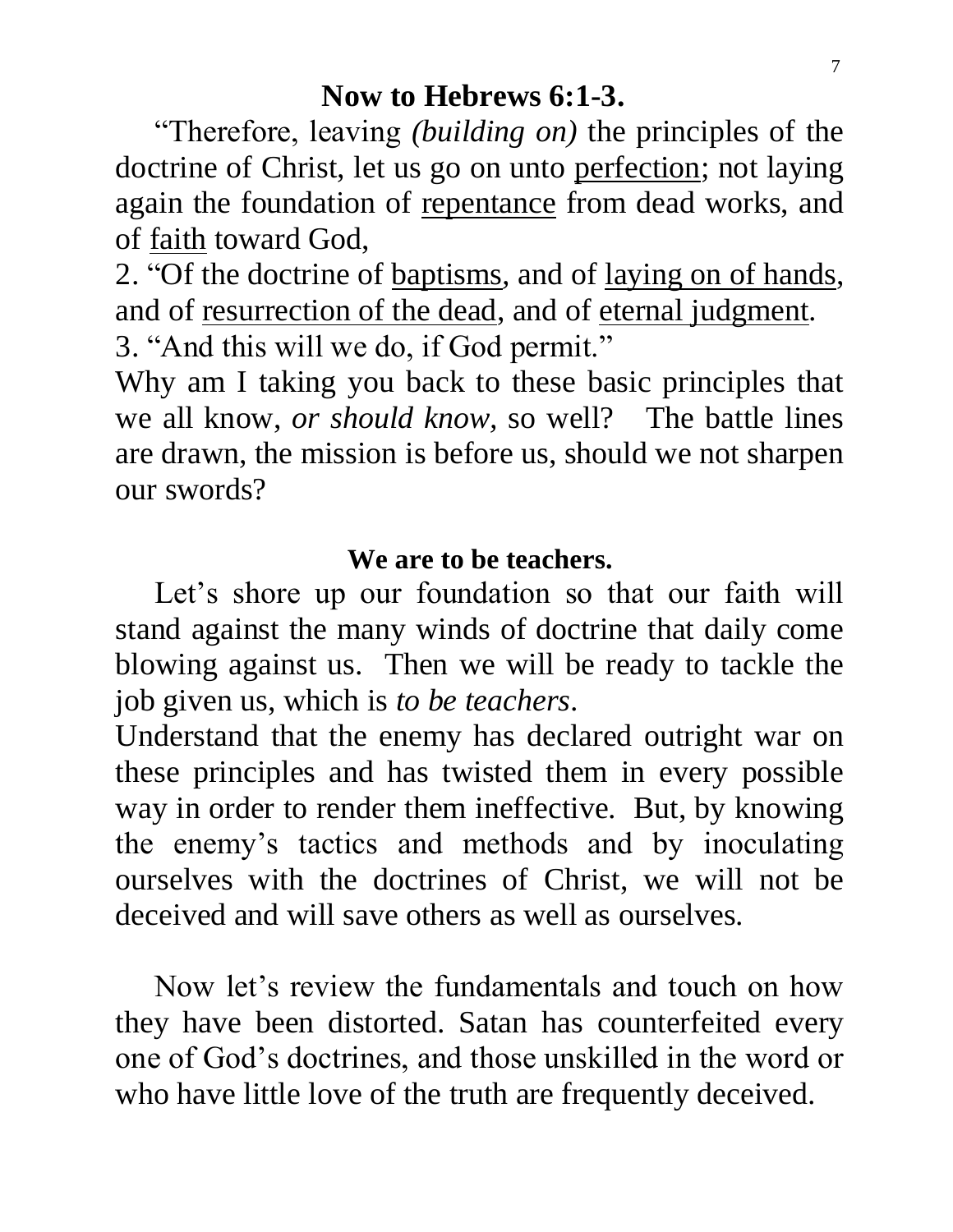#### **The first pillar: REPENTANCE!**

 This was what John the Baptist preached, and it was the first thing Christ preached when He proclaimed that the time is fulfilled and the Kingdom of God is at hand (Mk. 1:14). And when the question was asked, "Men and brethren, what shall we do?" Peter said to them, "**Repent**..."

 A major part of repentance is to admit to your helpless and sinful state. We read in Romans 10:10, "For with the heart man believeth unto righteousness; and with the mouth confession is made unto salvation." What is meant by, "works meet for repentance" (Acts 26:20), or "Godly sorrow" (II Cor. 7:9)? A complete surrender of your will and a total submission to God is not an option, but a prerequisite before the next pillar can even be approached. "For godly sorrow works repentance to salvation not to be repented of: but the sorrow of the world works death (II Cor. 7:10). How can there be forgiveness without genuine, heartfelt repentance?

#### **Listen to the words of Jesus.**

 "Not every one that saith unto me, Lord, Lord, shall enter into the kingdom of heaven; but he that doeth the will of my Father which is in heaven. "Many will say to me in that day, Lord, Lord, have we not prophesied in thy name? And in thy name have cast out devils? And in thy name done many wonderful works? "And then will I profess unto them, I never knew you: depart from me, ye that work iniquity (lawlessness)" (Matt. 7:21-23). God will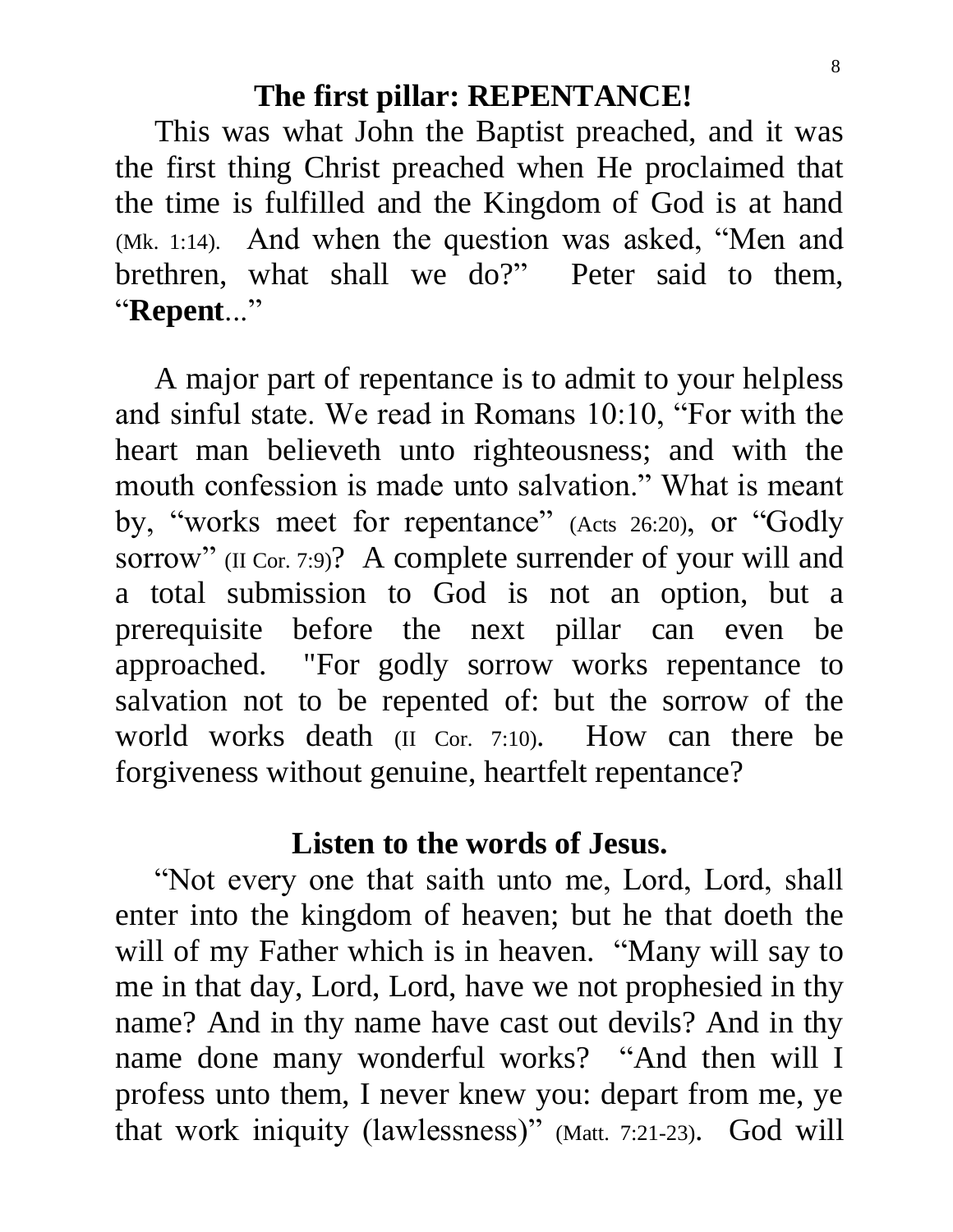not accept a mongrelized worship. Good intentions are not good enough. Is forgiveness without repentance being taught today? Again; "For Godly sorrow works repentance to salvation … but the sorrow of the world works death" (II Cor. 7:10).

# **The second pillar: FAITH IN CHRIST!**

 Is there evidence of Christianity without Christ today? Could faith in a false Christ save? To some, Jesus Christ has become just a name with little meaning. We hear of preachers that do not believe in the virgin birth, or that Jesus was really just a concept, a divine idea, or just a man that attained to a higher order. Some claim that He was Satan's brother (but remember, Satan is a created being, but the Word (Jesus) always existed). Should we believe what man says or what the Bible says?

## **Peter said it**:

"*Thou art Christ, the Son of the Living God*." And in Hebrews 11:6 we read: "But without faith it is impossible to please him: for he that cometh to God must believe that he is, and that he is a rewarder of them that diligently seek him." Has much of Christianity substituted a false Christ for the real Christ today? Can we worship the God of truth with religious lies? Who is the father of lies?

#### **The two Priesthoods.**

Do we really understand the difference between the Melchisedec Priesthood and the Levitical Priesthood; and why a change in the law was required? Why is an earthly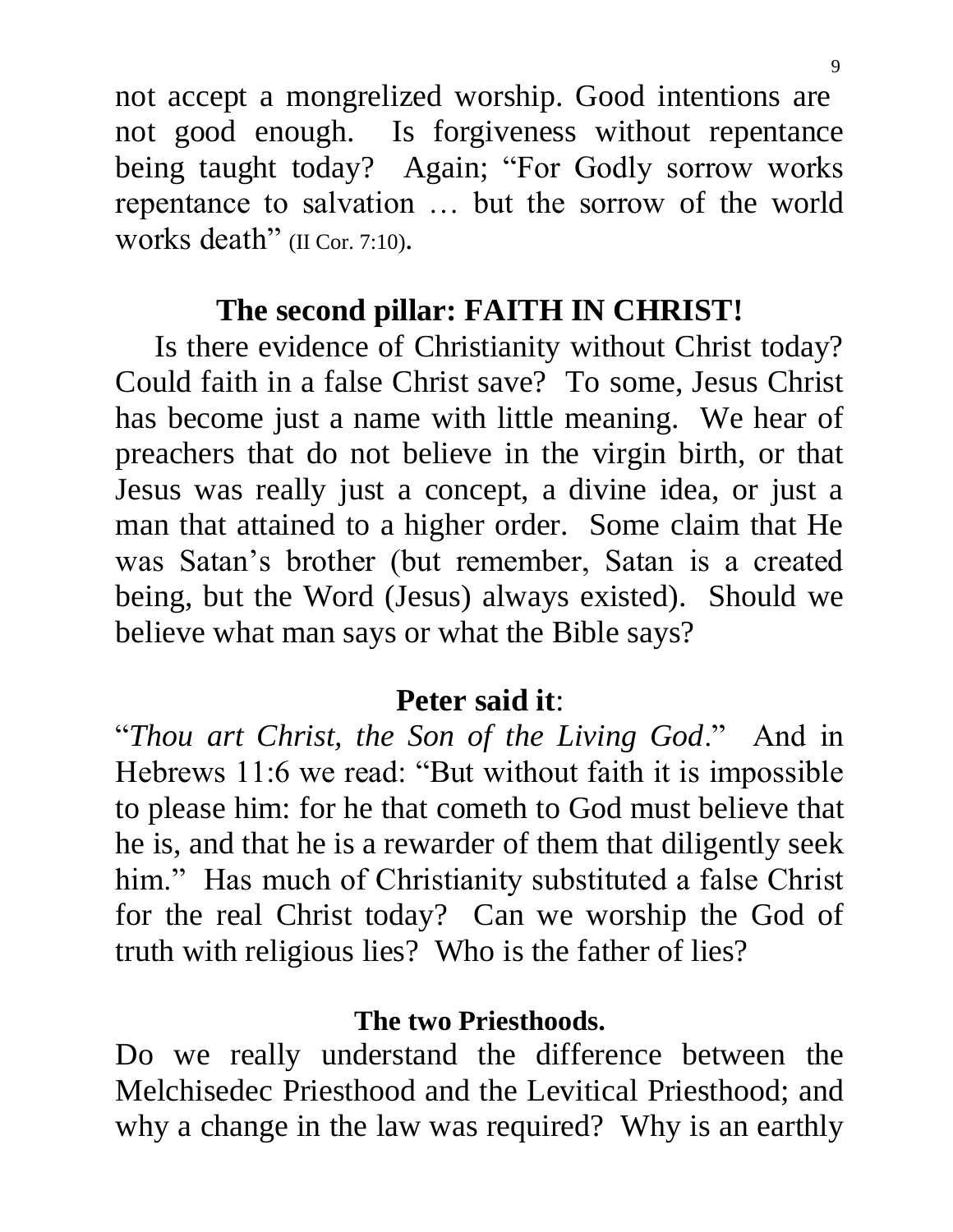priesthood not required today? What law was replaced? Study the book of Hebrews, especially chapter 7. Jesus said there would be many false Christs (Matt. 24). Did He give us a sign whereby we can know the real Christ? Jesus did give us a sign; and it's still being ignored today by most churches, it was the sign of Jonah. He as much as said that if He is not in the grave for three days *and three nights* (Matt. 12:44) then He is not the true Christ.

#### **Couldn't Jesus count?**

 How many days and nights are there between Friday p.m. and Sunday at sunrise? Where does the Bible say that the real Christ was crucified on Friday? They buried Jesus before the Sabbath; was that a weekly or an annual Sabbath? Why do so many churches give the honor that belongs to Christ to an imposter that did not fulfill the only sign Jesus gave to identify the true Christ? Besides, what does that pagan celebration of Easter have to do with the real Jesus Christ? Have we bought into the vain worship of traditions of men instead of Christ? (Mk. 7:8-9; Col. 2:8). Could it be high time we examine some of these 'sacred cows' that have been handed down to us over the centuries, which we aren't supposed to question?

# **The third pillar: BAPTISM!**

 Satan has really tried to do a number on this one, so it must be very important. Some of the modern translations leave out the word *baptism* and substitute the word *cleansing or washing.* Some denominations sprinkle a little "holy" water on the person. Some even baptize for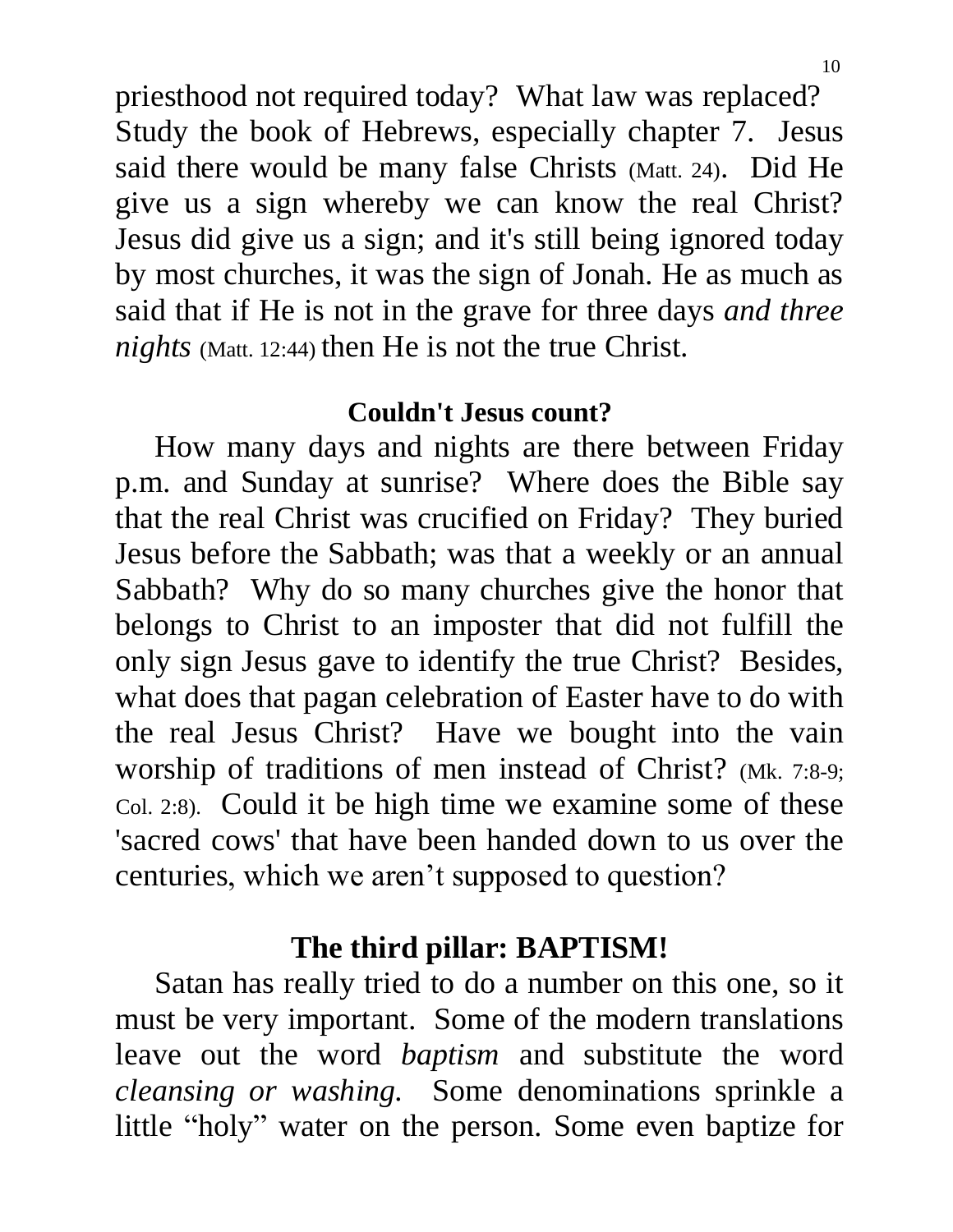the dead, a classic example of building a doctrine on one scripture taken out of context. Think about it, if the dead (or anyone) have not believed or repented what good is baptizing going to do them?

 The examples given in God's word are that it is done by immersion after the individual makes a carefully considered decision. Jesus Himself, chose to be baptized, and it was by immersion. That's good enough for me, how about you?

# **The forth pillar: LAYING ON OF HANDS**!

 It appears that this is the point of conception (not born) by the Holy Spirit. It is also where we get our power to obey, and where even to day we can see many miracles performed. But are all miracles from God? *(Study Deut. 13:1-3; II Thes. 2:8-12 and Matt. 7:2-23 again)*. This can be a serious problem for those who believe in miracles over God's word. Can there be seemingly miraculous exploits performed by some who teach against God's doctrines? Is God testing you? Try the spirits! "To the law and to the testimony: if they speak not according to this word, it is because there is no light in them" (Isa. 8:20). We see lots of phonies in this area. If they don't agree with God's word they are certainly suspect.

Are we seeing religion without the Holy Spirit in many of today's churches?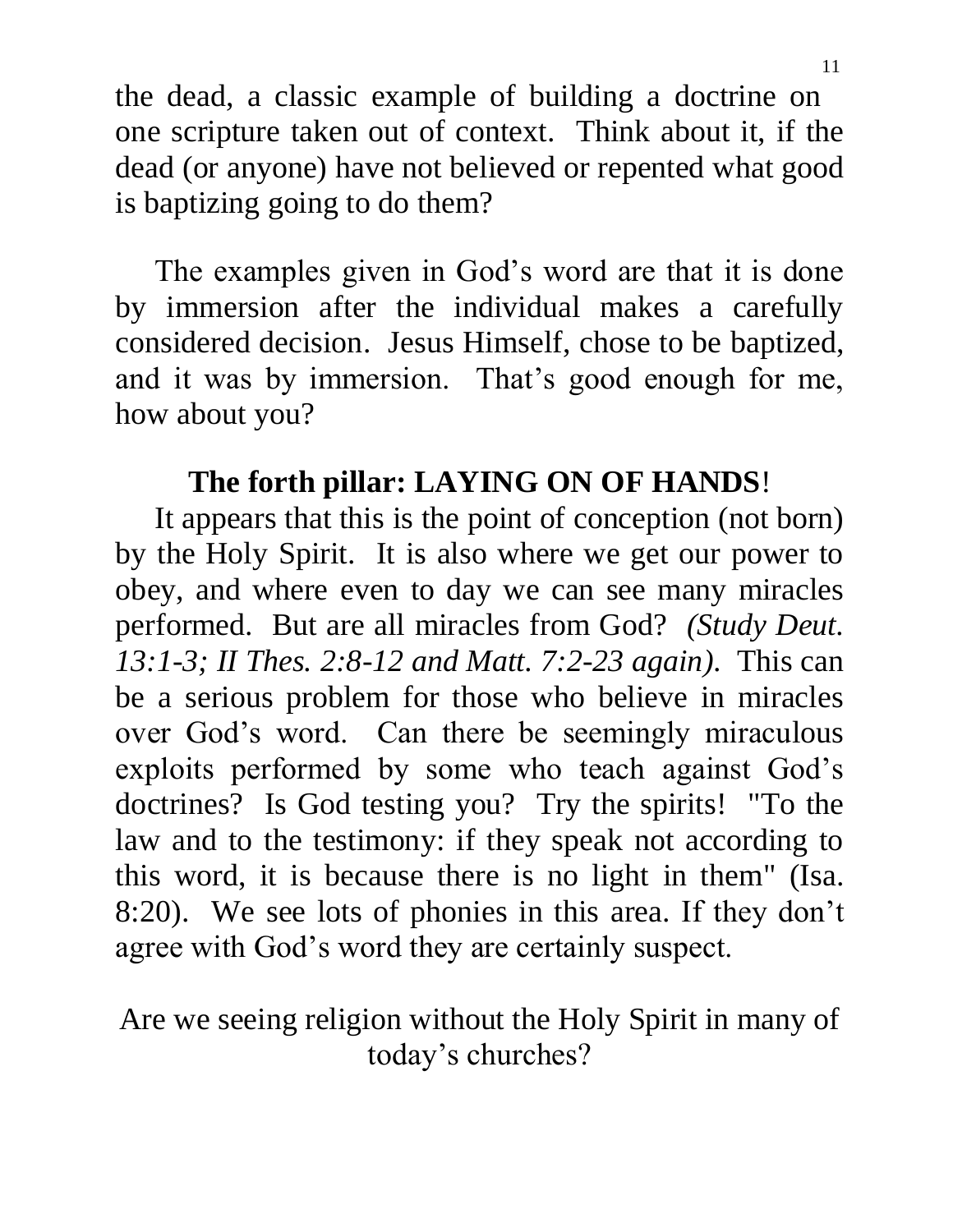### **The fifth Pillar: RESURRECTION!**

 This is another one Satan has played havoc with. By convincing people that they go immediately to either heaven or hell at death, fully conscious, opens the door for much demon activity and false doctrine. So we have such deceptions as purgatory, praying to the dead, séances, messages from the dead, reincarnation, spiritual guides, etc. Superstition and uncontrolled emotionalism reign supreme if you choose to believe that death is not like sleep as described in God's word. Why the need of a future resurrection if the dead are already in heaven? Why does Christ say He will bring His rewards with Him when He comes if the good already have it? This subject requires more than a surface study.

# **How many resurrections?**

 Do you know the sequences of the resurrections (Rev.20:5-6)? Who is resurrected in the first resurrection? When does it occur? Do you understand that there is both a spiritual and a physical resurrection (Ez. 37)? When will Tyre and Sidon be resurrected? Why are some not called now (John 6:44), yet in John 7:37 any who desire are welcomed? Why are some resurrected at His coming while others must wait 1000 years (Rev. 20:5)? Where do babies go at death? Is there a secret rapture? Are you really born again if you are still physical? Can you give biblical answers to these questions, if asked?

Are some preaching salvation without regeneration?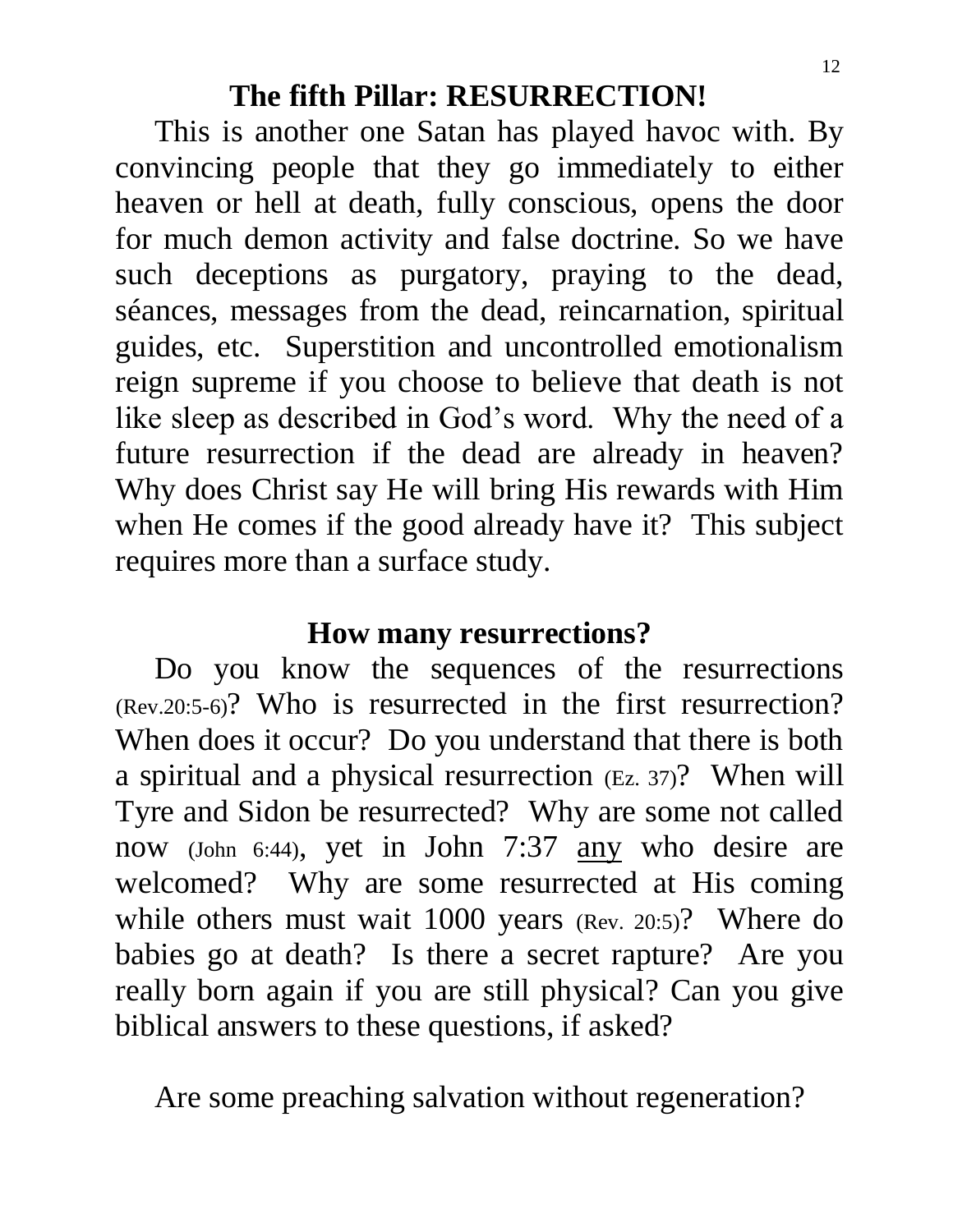#### **Pillar number 6: ETERNAL JUDGMENT**

 The world teaches that those that go to hell go at death and continue burning throughout eternity. Why then, the need of the great white throne judgment? Have they not already received their reward? Can you show from your Bible that they will become ashes under our feet (Mal. 4:3)? Who are those that are exempt from the second death (Rev. 2:11, 20:6)? What is meant by the second death (Rev. 21:8)? When will death and hell be no more (Rev. 20:14)? Can you explain the words hell, Sheol, Gehenna, or Hades when talking about death and eternal punishment? (See Bible guide UNDERSTANDING HELL). I don't believe I've ever heard a preacher at someone's funeral say, "He's going to hell." Isn't that kind-of-like heaven without hell?

### **Pillar number 7: ACCHIEVING PERFECTION!**

 Growing in grace and knowledge throughout our life is a sequential, step-by-step process. Our perfection comes through the grace of God and is ultimately reached at the resurrection. We will not find the full doctrine of Christ in one verse or even one chapter or book, but it is made available to those who diligently search for it. Isaiah 28:9-10 tells us how to find it.

 "Whom shall He teach knowledge? And whom shall He make to understand doctrine? Them that are weaned from the milk, and drawn from the breasts.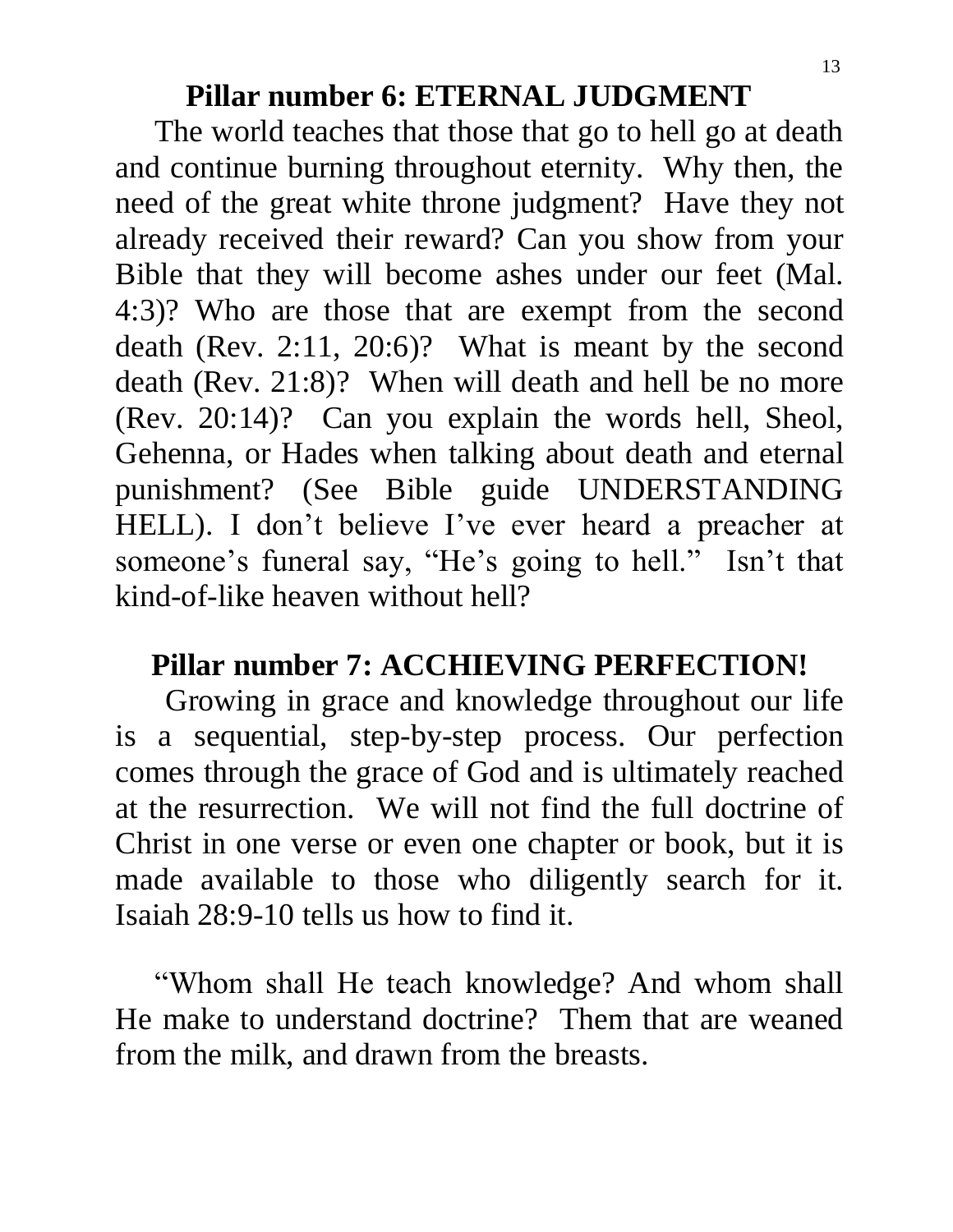"For precept must be upon precept, precept upon precept; line upon line, line upon line; here a little, and there a little."

 How can we even think to come to a correct conclusion of a matter unless we have considered every scriptural reference on the subject? God's word does not contradict if correctly understood!

 This is a summary, but only a summary, of the pillars of the doctrines of God's church and we are "**charged** to teach **no other doctrine**" (I Tim. 1:3). But are we ready? How can we teach it if we haven't sharpened our swords? Consider the mandate Paul gave to Timothy: "I **charge** thee therefore before God, and the Lord Jesus Christ, who shall judge the quick and the dead at his appearing and his kingdom.

"**Preach the word**; be instant in season, out of season; reprove, rebuke, exhort with all longsuffering and doctrine. (*That means stand up, speak out, and never give up*).

"For the time will come when they will not endure sound doctrine; but after their own **lusts** shall they heap to themselves teachers, having itching ears." (*They don't want to hear truth, they are lovers of pleasure more that lovers of God (II Tim. 3:4) taking pleasure in their own lusts they look for ministers who will reinforce their pernicious ways*).

"And they shall turn away their ears from the truth, and shall be turned unto **fables**. (*Fabricated doctrines based on lies. Would you trust a lie for your salvation?*).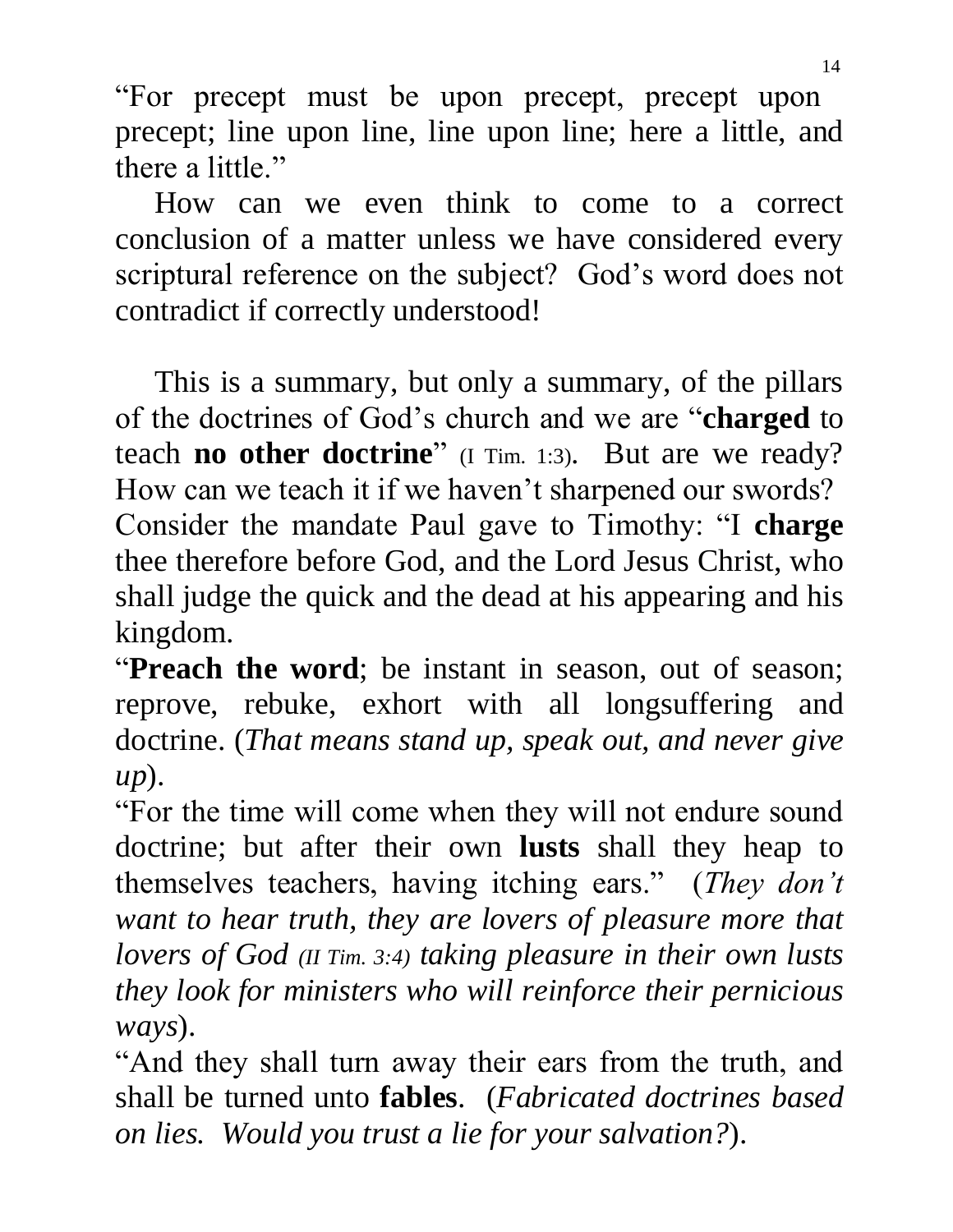"But watch thou in all things, *endure afflictions*, do the work of an evangelist, make **full proof** of thy ministry" (II Timothy 4:1-5). *If what you believe is not true, then you have not made full proof of your ministry.*

# **Therefore:**

 Let's keep in mind John's warning: "Whosoever transgresses, and abides not in the *doctrine of Christ*, hath not God. He that abides in the doctrine of Christ, he hath both the Father and the Son." Since it is imperative not to transgress Christ's doctrines let us persevere by**:**

**Studying** to show ourselves approved unto God, workmen that need not be ashamed, rightly dividing the word of truth (II Tim. 2:15)

**Searching** the scriptures, **all** scriptures of the same subject (II Tim. 3:16).

**Praying** for and developing such a love for the truth that we not believe a lie (II Thes. 2:10-11),

**Proving** all things, avoiding the doctrines of man (Mark 7:9).

# **Know that the true doctrine of Christ will:**

1. Save you and those who hear you.

2. Inoculate you against the lies and false doctrine of Satan.

### **However:**

You will cause division. But, the division you cause will not be contrary to Christ's doctrine but in support of it (Rom. 16:17).

You will be falsely accused (Matt. 24:9).